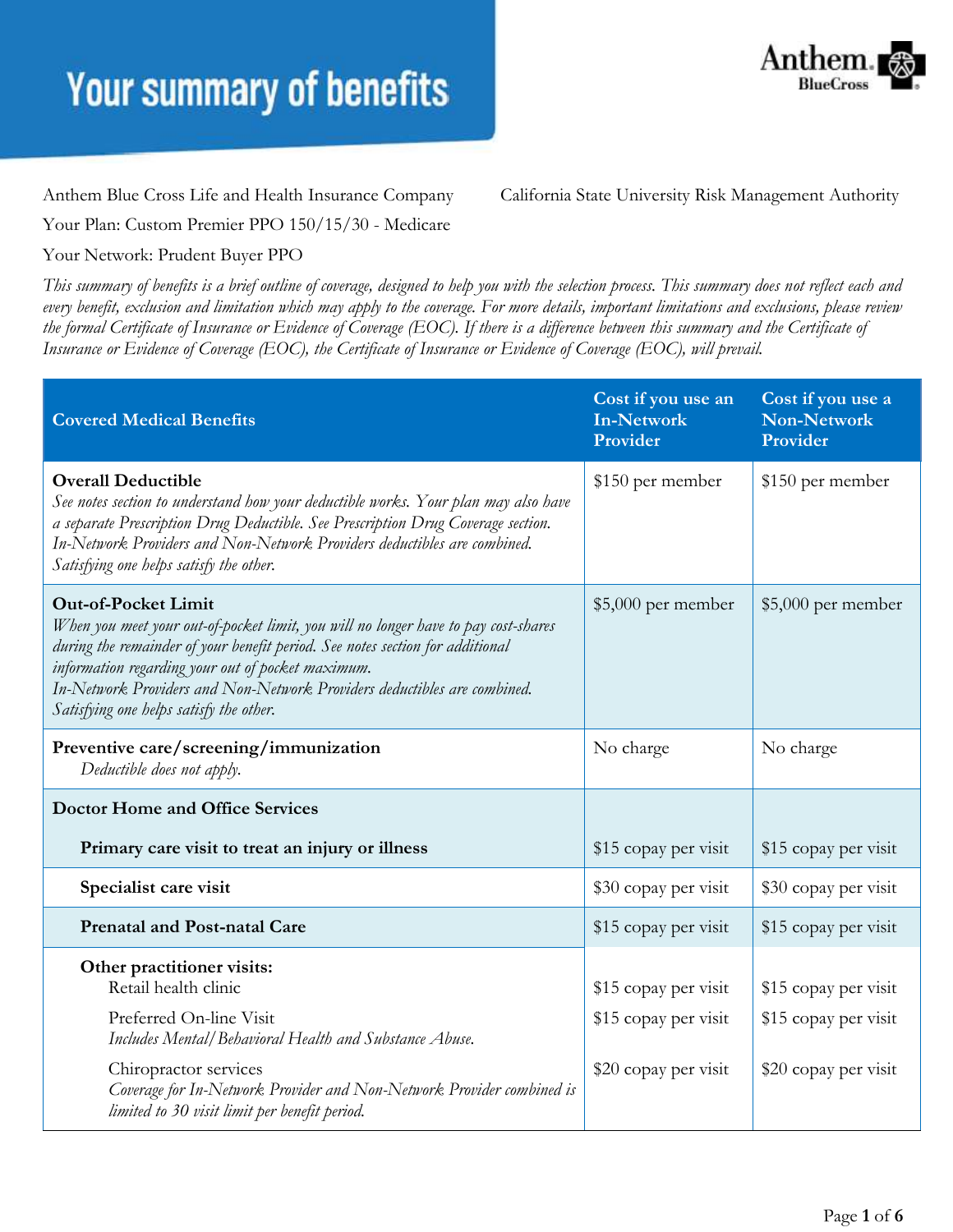| <b>Covered Medical Benefits</b>                                                                                                                                                          | Cost if you use an<br>In-Network<br>Provider                            | Cost if you use a<br><b>Non-Network</b><br>Provider                           |
|------------------------------------------------------------------------------------------------------------------------------------------------------------------------------------------|-------------------------------------------------------------------------|-------------------------------------------------------------------------------|
| Acupuncture                                                                                                                                                                              | Not covered                                                             | Not covered                                                                   |
| Other services in an office:<br>Allergy testing<br>Chemo/radiation therapy<br>Hemodialysis<br>Prescription drugs<br>For the drugs itself dispensed in the office thru infusion/injection | $0\%$ coinsurance<br>0% coinsurance<br>0% coinsurance<br>0% coinsurance | $0\%$ coinsurance<br>$0\%$ coinsurance<br>$0\%$ coinsurance<br>0% coinsurance |
| <b>Diagnostic Services</b>                                                                                                                                                               |                                                                         |                                                                               |
| Lab:                                                                                                                                                                                     |                                                                         |                                                                               |
| Office                                                                                                                                                                                   | \$30 copay per visit                                                    | \$30 copay per visit                                                          |
| Freestanding Lab                                                                                                                                                                         | \$30 copay per visit                                                    | \$30 copay per visit                                                          |
| Outpatient Hospital                                                                                                                                                                      | \$30 copay per visit                                                    | \$30 copay per visit                                                          |
| X-ray:                                                                                                                                                                                   |                                                                         |                                                                               |
| Office                                                                                                                                                                                   | \$30 copay per visit                                                    | \$30 copay per visit                                                          |
| Freestanding Radiology Center                                                                                                                                                            | \$30 copay per visit                                                    | \$30 copay per visit                                                          |
| Outpatient Hospital                                                                                                                                                                      | \$30 copay per visit                                                    | \$30 copay per visit                                                          |
| Advanced diagnostic imaging (for example, MRI/PET/CAT<br>scans):                                                                                                                         |                                                                         |                                                                               |
| Office                                                                                                                                                                                   | \$75 copay per test                                                     | \$75 copay per test                                                           |
| Freestanding Radiology Center                                                                                                                                                            | \$75 copay per test                                                     | \$75 copay per test                                                           |
| Outpatient Hospital                                                                                                                                                                      | \$75 copay per test                                                     | \$75 copay per test                                                           |
| <b>Emergency and Urgent Care</b>                                                                                                                                                         |                                                                         |                                                                               |
| <b>Emergency room facility services</b><br>This is for the hospital/facility charge only. The ER physician charge may be<br>separate. Copay waived if admitted.                          | \$75 copay per<br>admission                                             | Covered as In-<br>Network                                                     |
| Emergency room doctor and other services                                                                                                                                                 | $0\%$ coinsurance                                                       | Covered as In-<br>Network                                                     |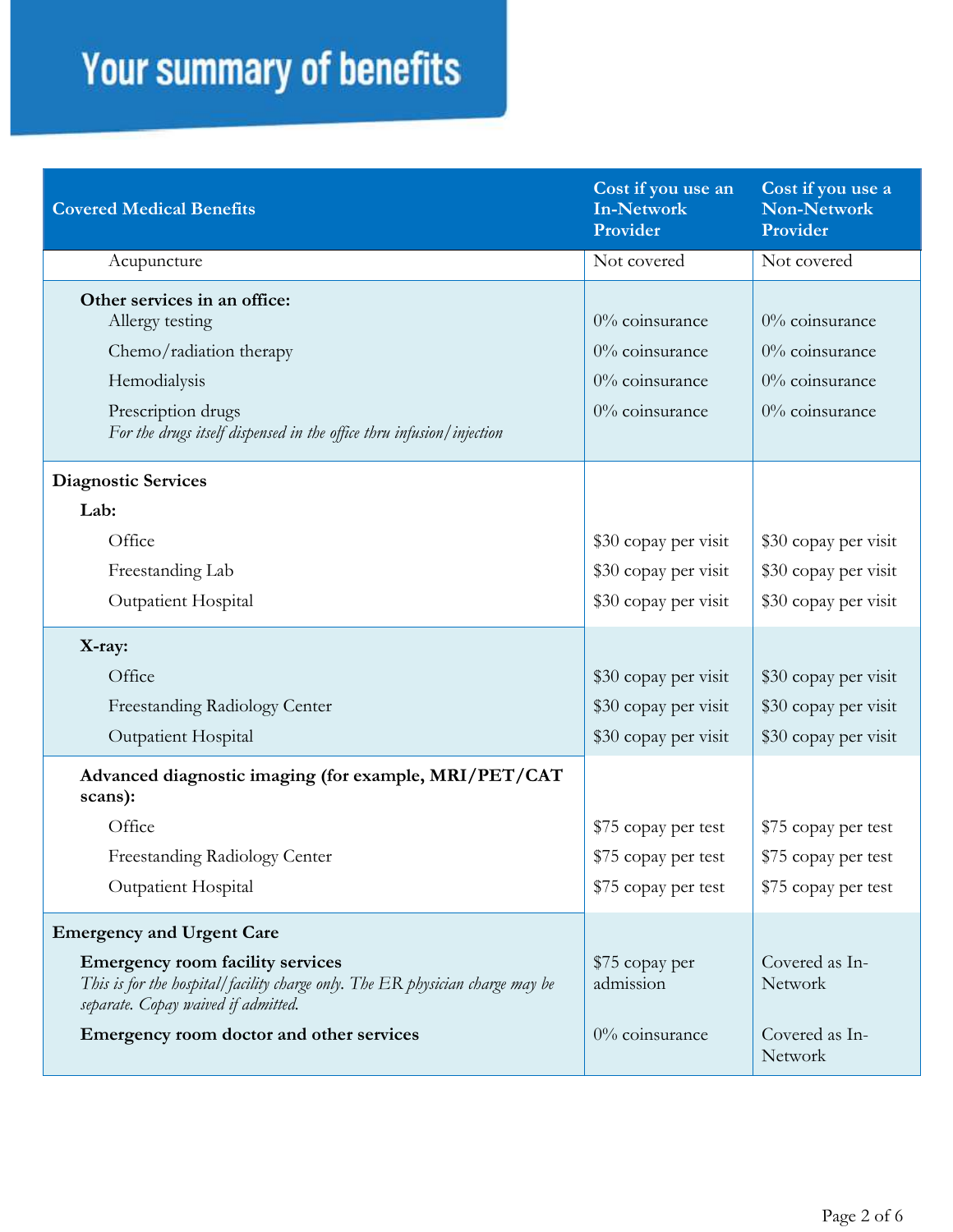| <b>Covered Medical Benefits</b>                                                                                                                                        | Cost if you use an<br><b>In-Network</b><br>Provider | Cost if you use a<br>Non-Network<br>Provider |
|------------------------------------------------------------------------------------------------------------------------------------------------------------------------|-----------------------------------------------------|----------------------------------------------|
| Ambulance (air and ground)                                                                                                                                             | \$75 copay per trip<br>for ground or air            | Covered as In-<br>Network                    |
| <b>Urgent Care (office setting)</b><br>Deductible does not apply.                                                                                                      | \$30 copay per visit                                | \$30 copay per visit                         |
| <b>Outpatient Mental/Behavioral Health and Substance Abuse</b>                                                                                                         |                                                     |                                              |
| Doctor office visit                                                                                                                                                    | 0% coinsurance                                      | 0% coinsurance                               |
| Facility visit:                                                                                                                                                        |                                                     |                                              |
| Facility fees<br>Coverage for Out-of-Network Provider is limited to \$350 maximum per<br>day.                                                                          | $0\%$ coinsurance                                   | $0\%$ coinsurance                            |
| <b>Outpatient Surgery</b>                                                                                                                                              |                                                     |                                              |
| <b>Facility fees:</b>                                                                                                                                                  |                                                     |                                              |
| Hospital                                                                                                                                                               | \$150 copay per<br>admission                        | \$150 copay per<br>admission                 |
| <b>Freestanding Surgical Center</b>                                                                                                                                    | $$150$ copay per<br>admission                       | \$150 copay per<br>admission                 |
| Doctor and other services                                                                                                                                              | 0% coinsurance                                      | 0% coinsurance                               |
| Hospital Stay (all inpatient stays including maternity, mental /<br>behavioral health, and substance abuse)                                                            |                                                     |                                              |
| Facility fees (for example, room & board)                                                                                                                              | \$500 copay per<br>admission                        | \$500 copay per<br>admission                 |
| Doctor and other services                                                                                                                                              | 0% coinsurance                                      | 0% coinsurance                               |
| Recovery & Rehabilitation                                                                                                                                              |                                                     |                                              |
| Home health care<br>Coverage for In-Network Provider and Non-Network Provider combined is<br>limited to 100 visit limit per benefit period. Deductible does not apply. | No charge                                           | No charge                                    |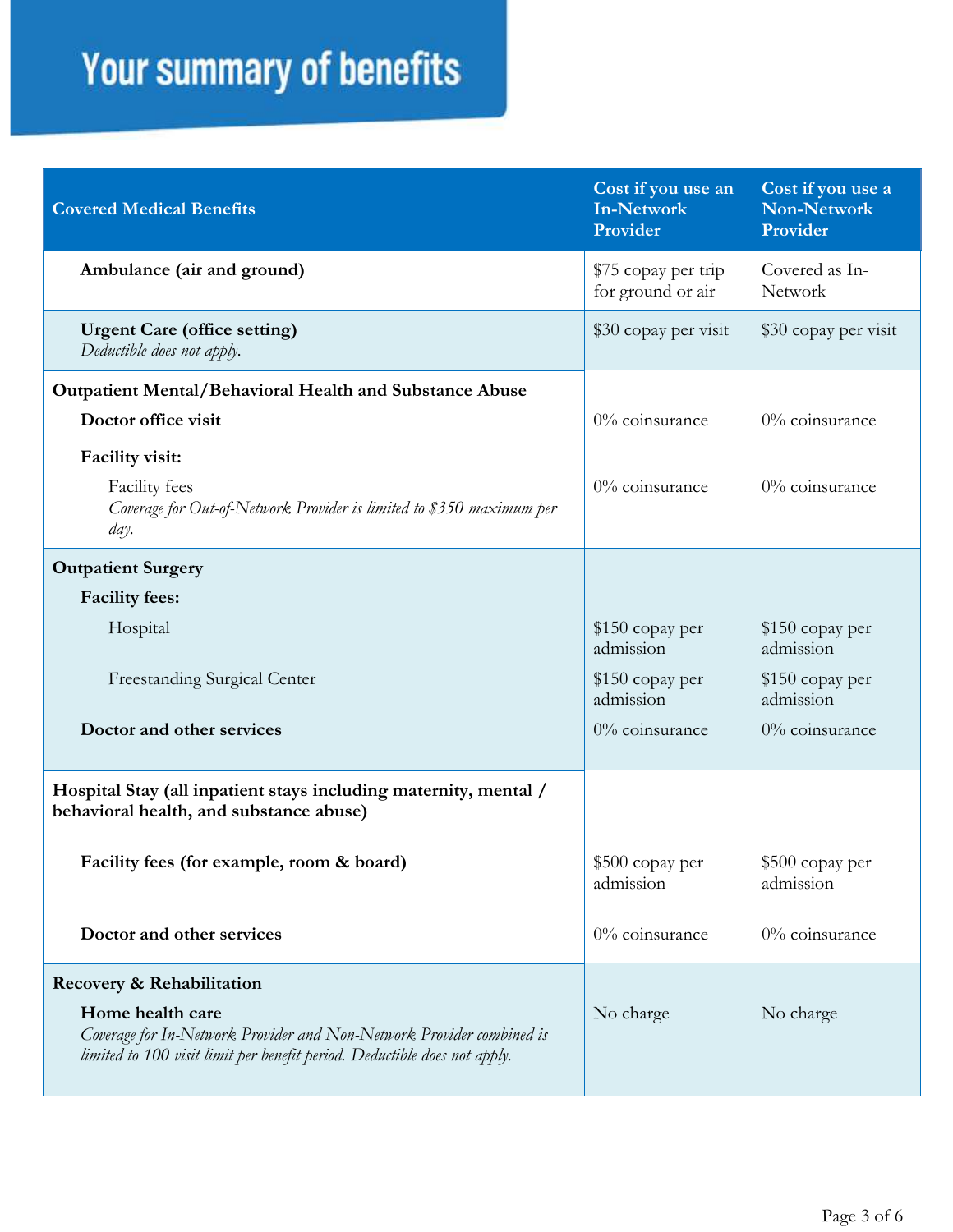| <b>Covered Medical Benefits</b>                                                                                                                               | Cost if you use an<br><b>In-Network</b><br>Provider | Cost if you use a<br><b>Non-Network</b><br>Provider |
|---------------------------------------------------------------------------------------------------------------------------------------------------------------|-----------------------------------------------------|-----------------------------------------------------|
| Rehabilitation and Habilitation services (for example,<br>physical/speech/occupational therapy):                                                              |                                                     |                                                     |
| Office<br>Costs may vary by site of service.                                                                                                                  | \$30 copay per visit                                | \$30 copay per visit                                |
| Outpatient hospital                                                                                                                                           | \$30 copay per visit                                | \$30 copay per visit                                |
| Cardiac rehabilitation                                                                                                                                        |                                                     |                                                     |
| Office                                                                                                                                                        | \$30 copay per visit                                | \$30 copay per visit                                |
| Outpatient hospital                                                                                                                                           | \$30 copay per visit                                | \$30 copay per visit                                |
| Skilled nursing care (in a facility)<br>Coverage for In-Network Provider and Non-Network Provider combined is limited<br>to 100 day limit per benefit period. | $0\%$ coinsurance                                   | $0\%$ coinsurance                                   |
| Hospice<br>Deductible does not apply.                                                                                                                         | No charge                                           | No charge                                           |
| <b>Durable Medical Equipment</b>                                                                                                                              | 0% coinsurance                                      | 0% coinsurance                                      |
| <b>Prosthetic Devices</b>                                                                                                                                     | 10% coinsurance                                     | 10% coinsurance                                     |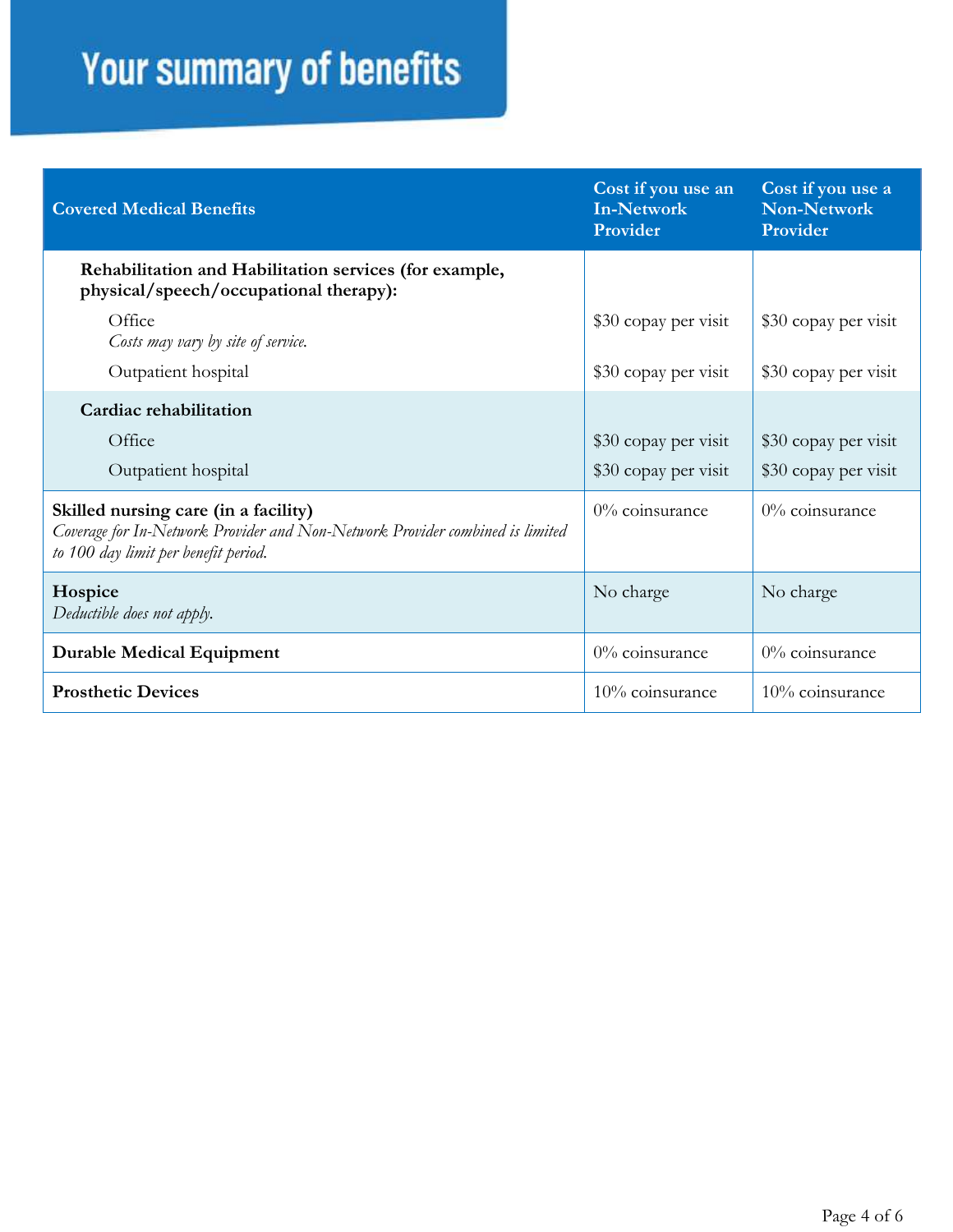#### **Notes:**

- This Summary of Benefits has been updated to comply with federal and state requirements, including applicable provisions of the recently enacted federal health care reform laws. As we receive additional guidance and clarification on the new health care reform laws from the U.S. Department of Health and Human Services, Department of Labor and Internal Revenue Service, we may be required to make additional changes to this Summary of Benefits. This Summary of Benefits, as updated, is subject to the approval of the California Department of Insurance and the California Department of Managed Health Care (as applicable).
- In addition to the benefits described in this summary, coverage may include additional benefits, depending upon the member's home state. The benefits provided in this summary are subject to federal and California laws. There are some states that require more generous benefits be provided to their residents, even if the master policy was not issued in their state. If the member's state has such requirements, we will adjust the benefits to meet the requirements.
- The family deductible and out-of-pocket maximum are embedded meaning the cost shares of one family member will be applied to the individual deductible and individual out-of-pocket maximum; in addition, amounts for all family members apply to the family deductible and family out-of-pocket maximum. No one member will pay more than the individual deductible and individual out-of-pocket maximum.
- All medical services subject to a coinsurance are also subject to the annual medical deductible.
- Annual Out-of-Pocket Maximums includes deductible, copays and coinsurance.
- For plans with an office visit copay, the copay applies to the actual office visit and additional cost shares may apply for any other service performed in the office (i.e., X-ray, lab, surgery), after any applicable deductible.
- Preventive Care Services includes physical exam, preventive screenings (including screenings for cancer, HPV, diabetes, cholesterol, blood pressure, hearing and vision, immunization, health education, intervention services, HIV testing) and additional preventive care for women provided for in the guidance supported by Health Resources and Service Administration.
- For Medical Emergency care rendered by a Non-Participating Provider or Non-Contracting Hospital, reimbursement is based on the reasonable and customary value. Members may be responsible for any amount in excess of the reasonable and customary value.
- If your plan includes an emergency room facility copay and you are directly admitted to a hospital, your emergency room facility copay is waived.
- If your plan includes out of network benefit and you use a non-network provider, you are responsible for any difference between the covered expense and the actual non-participating providers charge.
- When using Non-PPO and Other Health Care Providers, members are responsible for any difference between the covered expense '&' actual charges, as well as any deductible '&' percentage copay.
- Certain services are subject to the utilization review program. Before scheduling services, the member must make sure utilization review is obtained. If utilization review is not obtained, benefits may be reduced or not paid, according to the plan.
- Certain types of physicians may not be represented in the PPO network in the state where the member receives services. If such physician is not available in the service area, the member's copay is the same as for PPO (with and without pre-notification, if applicable). Member is responsible for applicable copays, deductibles and charges which exceed covered expense.
- Additional visits maybe authorized if medically necessary. Pre-service review must be obtained prior to receiving the additional services.

Anthem Blue Cross is the trade name of Blue Cross of California. Anthem Blue Cross and Anthem Blue Cross Life and Health Insurance Company are independent licensees of the Blue Cross Association. ® ANTHEM is a registered trademark of Anthem Insurance Companies, Inc. The Blue Cross name and symbol are registered marks of the Blue Cross Association.